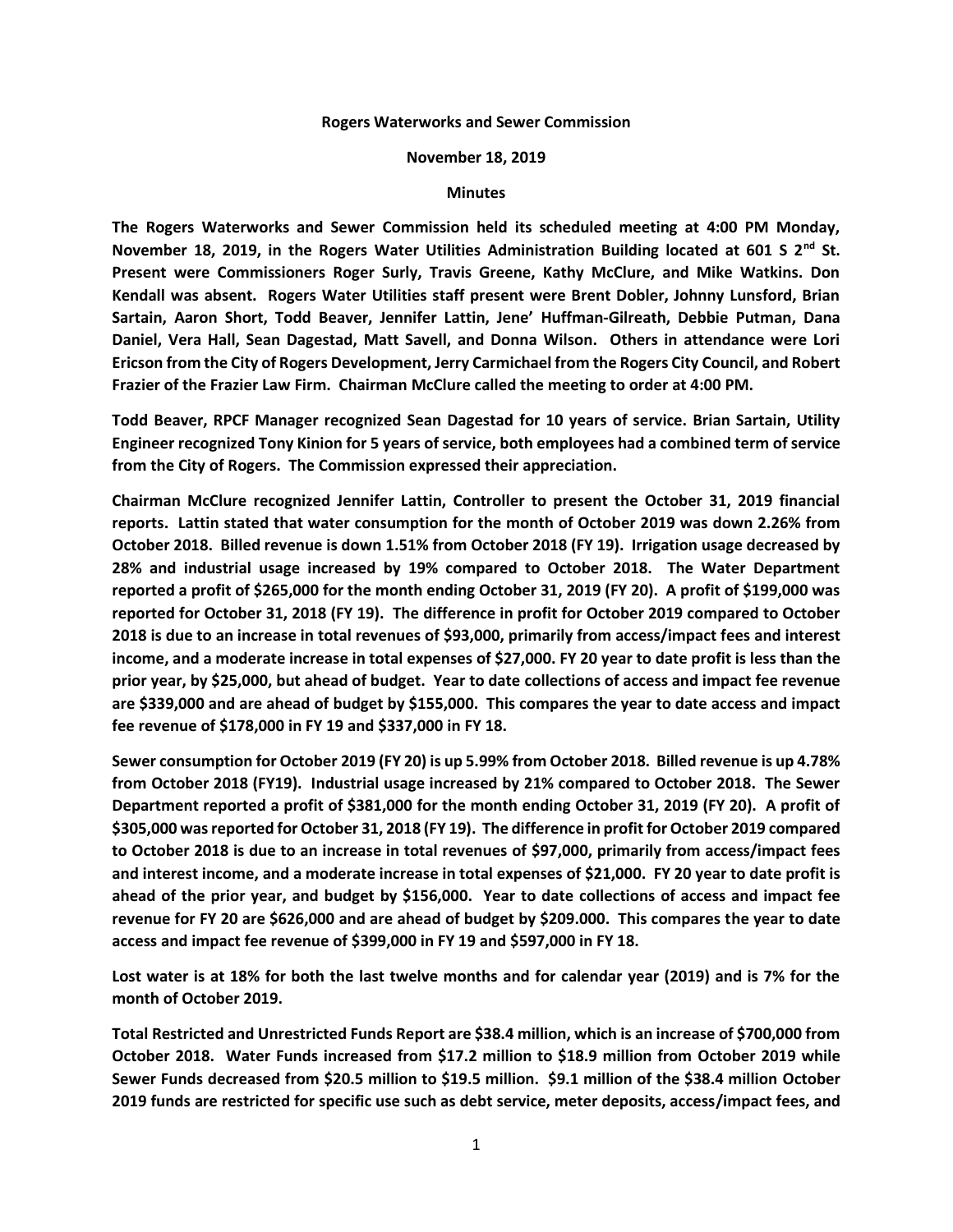**depreciation. Commissioner Travis Greene asked about the interest income. Lattin stated that FY 20 interest to date is more than the prior year, as a result of higher interest rates. However, in the past couple of months, interest rates have begun to decrease, specifically for CD investments. There were no further questions.**

**Chairman McClure recognized Brian Sartain, Utility Engineer for the presentation of the October engineering report. Sartain said that the number of development plans submitted for review remain steady. Some of the first time submittals for civil reviews are Bryan Properties (apartments), Pinnacle Springs Retirement Community, Arkansas Swim Academy, and Shadowbrook at the Peaks Ph III (apartments), and the Hunt Plaza. The Solids Handling Facility Project at the RPCF now appears to be completed in late December due to critical conveyance system parts having delayed delivery and will now begin installation. The Crescent View Waterline Project on Shores Ave is complete and finishing up with testing. The 11th St elevated tank repaint is scheduled for this budget year contingent upon availability of funds. The Bellview Rd, I-49 & Hwy 71 Interchange Projects are basically complete. Currently, tests are being performed on the Hwy 71 Interchange waterline relocation. Pleasant Grove Rd, Ph III is underway with approximately half of the waterline installed. The S 1<sup>st</sup> St (Walnut to Cherry) is currently out for bid and expects to open the end of November. Plans are nearing finalization on the utility relocations for S Arkansas St and Walnut St (Dixieland to 8th). Cost estimates for these projects came in higher than anticipated, and RWU will be working with the consulting engineers to identify any opportunities for cost savings. There were no questions.**

**Chairman McClure recognized Todd Beaver, RPCF Manager to present the October Reports. Beaver said the Discharge Monitoring Report had no violations noted, however, there was one (1) overflow reported and two (2) chlorine concentration exceedances. The PLC Contract is substantially complete with a few details uncovered as the plant operates at extremes. The FOG Program had completed eleven (11) FSE inspections with over thirty locations pumped throughout October. Two (2) new Grease Interceptors were inspected. Beaver said that meetings have been underway with the City Planners and the Development Compliance Manager to find better ways to manage the proper disposal of food truck graywater as well as requirements of the permitted vendors. The Industrial Pre-treatment Program completed four (4) industry inspections; Kennametal, Bekaert, Tyson's Chick N Quick, and Tyson's of Rogers. 402.8 MG was treated in October with 192 MG additional flow with an average flow of 13 MGD. These flows included 3.84" of rain over 8 rain events. There were no questions.**

**Chairman McClure recognized Johnny Lunsford, Construction and Maintenance Manager for a brief report on field operations. He presented photos showing areas of damage to lift stations and water towers from the recent tornado. There was extensive damage to the lift station on Capps Rd with loss of electrical equipment that resulted from downed trees and had caused power outages. Generators was used in many areas that lost power to have adequate operation. Lunsford stated we are actively collecting information to prepare a report to FEMA to determine costs of labor and equipment. Commissioner Roger Surly asked if any expenses could possibly be reimbursed. Lunsford said he wasn't certain but it is being handled through the City. There were no further questions.**

**Chairman McClure recognized Jene' Huffman-Gilreath for an update on the Northwest Arkansas Nutrient Trading Research and Advisory Group (NANTRAG) which consists of four (4) cities including Fayetteville, Springdale, Rogers, and Bentonville. The Group originally formed in 2016 to address litigation between Arkansas and Oklahoma on the phosphorus issue in the Illinois River. NANTRAG had**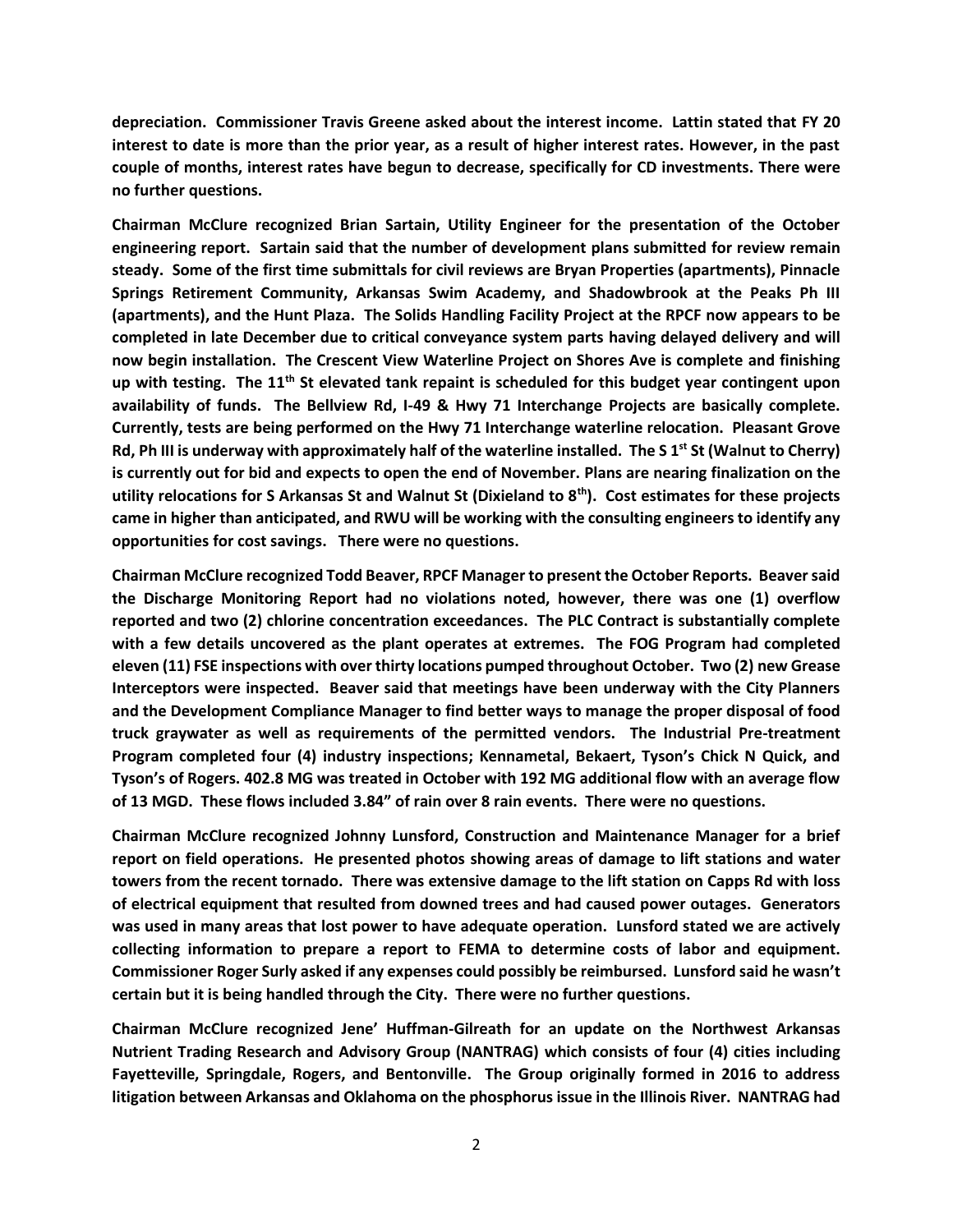**passed a Rule through Third Party Rule Making to create a way for nutrients to be traded as in the case of the four cities and their pollution control facilities. A couple of months ago, the City of Fayetteville took the Draft Rule to their City Council for approval. It was voted down and eleven (11) amendments were proposed to NANTRAG by the City of Fayetteville. All eleven (11) of those amendments died in the meeting for lack of a second. At the next called meeting of NANTRAG on November 8, 2019, all four cities decided to remain a part of NANTRAG and not schedule another meeting, but will meet at the call of the chair or another member. With lack of an approved Rule, nothing is set to move forward to the Pollution Control and Ecology Committee at this time, however, should an entity be interested in trading of nutrients, they would be able to take the written draft and use it to present to the Commission. There is no further action required by Rogers Water Utilities at this time in regards to NANTRAG.**

**Chairman McClure recognized Brent Dobler, Utility Superintendent to present Resolution No. 19-23 amending RWWSC Resolution No. 19-22, a new sewer rate schedule to revise certain portions of the sewer rate schedule for customers inside the City of Lowell in the City of Rogers service area, in order to conform with that certain "Sewer Agreement" entered into between the City of Rogers and the City of Lowell. Exhibit l to Resolution No. 19-22 is hereby removed and replaced in its entirety by Exhibit 1 to this Resolution No. 19-23. Commissioner Roger Surly made a motion, second by Commissioner Travis Greene to approve Resolution No. 19-23 with Exhibit 1 as submitted. All in favor, motion carried.**

**Dobler continued requesting approval of Resolution No. 19-24 recommending certain amendments to the Northwest Arkansas Conservative Authority Agreement. The RWWSC hereby recommends to the City of Rogers that it by appropriate ordinance remove the requirement, that one of the City of Rogers two directors on the NACA Board of Directors always be the Chairman of the RWWSC and instead specify that one of the City of Rogers two Directors on the NACA Board of Directors "shall always be a Commissioner of the RWWSC or a member of the management of the Rogers Water Utilities." It would be advantageous for the Commission and for RWU to amend this requirement to provide more flexibility in filling this position while also maintaining representation for the Commission and RWU on the NACA Board. A motion was made by Commissioner Mike Watkins, second by Commissioner Roger Surly to approve Resolution No. 19-24 as submitted. All in favor, motion carried.**

**Chairman McClure recognized Dana Daniel, Human Resource Manager to request approval of Resolution No. 19-25 amending the Rogers Water Utilities Employee Policy Manual Section 10, Paragraph (C) concerning compensatory time. Exhibit 1 to Resolution No. 19-25 states (C) Employees must seek approval from their supervisor to schedule time off using accrued comp-time. Comp-time may be used in quarter (1/4) hour increments. Commissioner Travis Greene made a motion, second by Commissioner Roger Surly to approve Resolution No. 19-25 with exhibit 1 as submitted. All in favor, motion carried.**

**Johnny Lunsford, Construction and Maintenance Manager is requesting approval of Resolution No. 19- 26, approving the purchase of SebaKMT leak detection equipment available directly from SebaKMT, and is compatible with RWU's existing leak detection equipment. Cost for the SebaMKT Leak Correlator System is \$20,000, with an additional \$4,995 for the SebaMKT Leak Listening System. Commissioner Roger Surly made a motion, second by Commissioner Mike Watkins to approve Resolution No. 19-26 as submitted. All in favor, motion carried.**

**With no further business, Chairman McClure adjourned the meeting at 4:45 PM.**